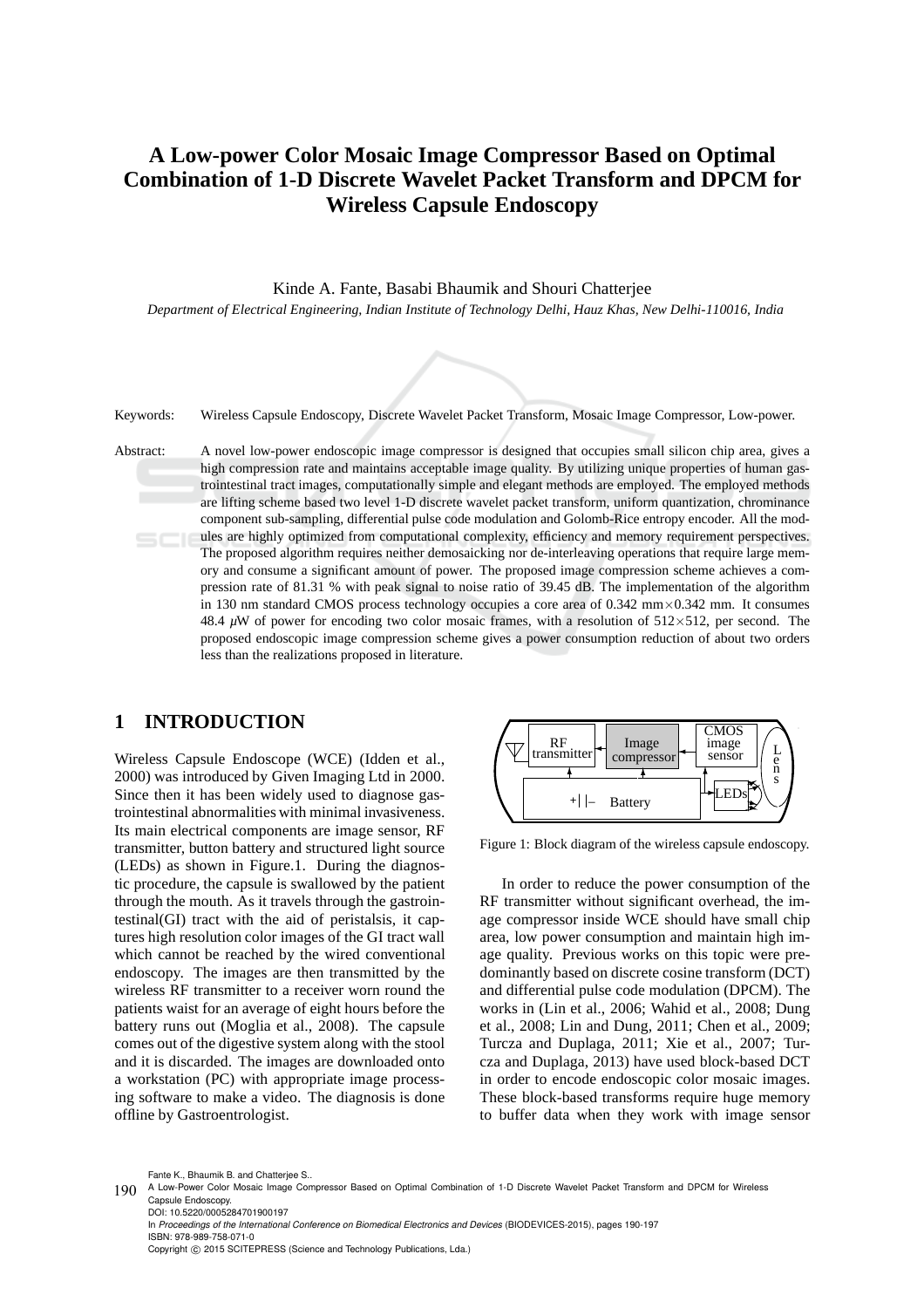that sends the pixel values in raster scan fashion. The DPCM based algorithms were proposed for both mosaic and full color image formats. The works proposed for mosaic image compression (Xie et al., 2006; Cheng et al., 2010) have used JPEG-LS algorithm which requires to store at least one row of the previously encoded pixels for prediction. The context variables also require 1.9KB of memory (Cheng et al., 2010). The DPCM based algorithms which were proposed for full color image compression (Khan and Wahid, 2011b; Khan and Wahid, 2011a) are simple. However, these algorithms require the implementation of the demosaicing algorithms inside the image sensor which consumes considerable amount of power and need memory. Memory consumes high power and occupies large silicon area which increases the overhead of the image compressor. Demosaicing the mosaic image increases its size by threefold which reduces the effective compression rate by the same amount. Despite its success in many applications, wavelet based image compression algorithm has not been explored for WCE application to the best of the authors' knowledge. In this work we present the study and design of wavelet based mosaic image compression algorithm which does not require huge memory buffer and is computationally simple.

The proposed image compressor combines multiple methods which are computationally simple to achieve high compression efficiency. These methods are: lifting scheme based discrete wavelet packet transform (DWPT), DPCM, uniform quantization, sub-sampling and Golomb-Rice encoding. The novelty of this work lies in modifying the wavelet filter coefficients to utilize the unique properties of human GI tract images. It also combines DWPT with DPCM, uniform quantization and sub-sampling optimally to achieve its target. We have experimentally determined the optimal combinations of the subsampling and uniform quantization parameters that can achieve the desired performance for WCE application. The final contribution of this work is optimization of Golomb-Rice encoder from memory requirement and efficiency perspective. The Golomb-Rice encoder parameter, k, is determined dynamically from local image properties using only four contexts in order to reduce the memory requirement and still maintain its adaptability property. The context variables require only 34 bytes of memory. We get a memory reduction of about 1.866 KB as compared to the method proposed in (Xie et al., 2006; Cheng et al., 2010). The image compressor can elongate the lifetime of the WCE significantly so that it can cover the whole GI tract.

The rest of the paper is organized as follows. The

detailed discussion of the proposed algorithm is given in section 2. The performance evaluation of the algorithm is presented in section 3. The hardware implementation is discussed in the section 4. The conclusion is given in the section 5.

## **2 ANALYSIS OF SUITABLE METHODS FOR EFFICIENT COMPRESSION OF WCE IMAGE**

Mosaic image is captured using color filter arrays (CFA) (Bayer, 1976) shown in Figure 2 (a). The spectral bands are interleaved in mosaic image. The pixel values have high frequency content in its neighborhood. Hence, conventional image compression methods fails to give high compression efficiency for mosaic images. In the following sections we will show how computationally simple methods can be optimally combined to achieve high compression efficiency for WCE mosaic image.

### **2.1 Analysis of Color Mosaic Image Using Wavelet**

Consider a pair of rows of color mosaic image which has six elements per row as shown in table 1, where the spectral band samples are given as R (red), G (green) and B (blue). Let's apply 1-D DWPT on this image using 5-3 integer wavelet (Angelopoulou et al., 2007) with lifting scheme (Sweldens, 1995). We use the horizontal filtering operation as shown in Figure 3.



Figure 2: The Bayer arrangement of color filters on the pixel array of an image sensor (a), mosaic WCE image (b) and typical WCE full color image (c).

Table 1: Two rows of color mosaic image.

| $G_{0,0}$ $R_{0,1}$ $G_{0,2}$ $R_{0,3}$ $G_{0,4}$ $R_{0,5}$ |  |  |
|-------------------------------------------------------------|--|--|
| $B_{1,0}$ $G_{1,1}$ $B_{1,2}$ $G_{1,3}$ $B_{1,4}$ $G_{1,5}$ |  |  |

If we directly apply the lifting scheme 1-D DWT on the color mosaic image which is given in table 1, we will get the following outputs. For the first row, the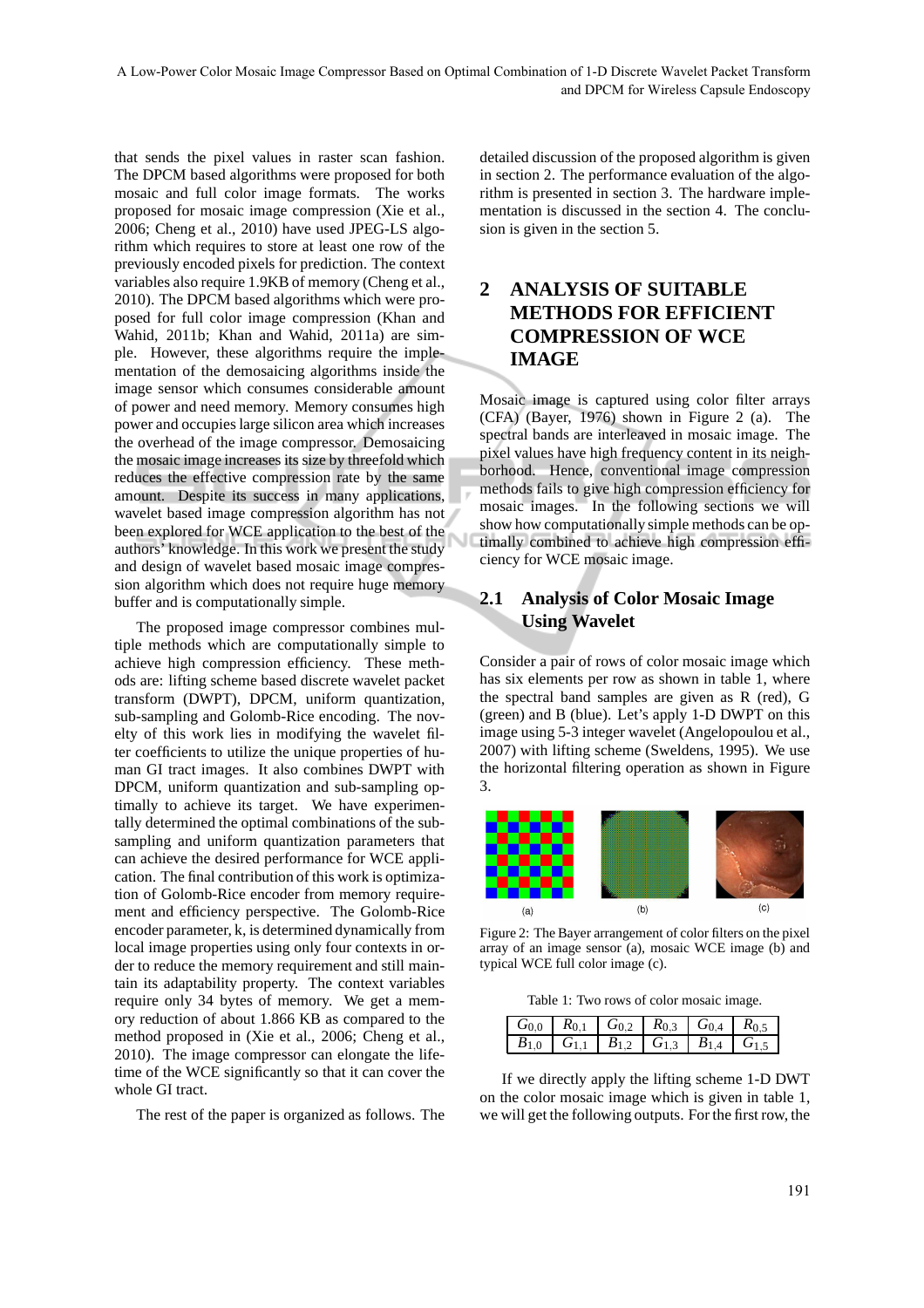

Figure 3: Diagrammatic representation of dyadic decomposition for two decomposition levels using horizontal filtering.

high-pass filter  $(H_R)$  and low-pass filter  $(L_G)$  outputs after horizontal filtering are given by:

$$
H_R[2i, 2j+1] = R_{2i,2j+1} - \lfloor \frac{G_{2i,2j} + G_{2i,2j} + 2}{2} \rfloor \tag{1}
$$
  

$$
L_G[2i, 2j] = G_{2i,2j} + \lfloor \frac{H_R[2i,2j-1] + H_R[2i,2j+1] + 2}{4} \rfloor \tag{2}
$$

where i and j are row and column indexes of the image array. Similarly, for the second row of image given in table 1, the high-pass filter  $(H_G)$  and low-pass filter  $(L_B)$  outputs after horizontal filtering are given by:

$$
H_G[2i+1,2j+1] = G_{2i+1,2j+1} - \lfloor \frac{B_{2i+1,2j} + B_{2i+1,2j+2}}{2} \rfloor
$$
\n(3)

$$
L_B[2i+1,2j] = B_{2i+1,2j} +
$$
  
\n
$$
\lfloor \frac{H_G[2i+1,2j-1] + H_G[2i+1,2j+1] + 2}{4} \rfloor
$$
 (4)

Our simulation result on 120 endoscopic images taken from Gastrolab (Gastrolab, 2014) shows that the smoothness of the low-pass filter outputs  $(L_G \text{ and } L_B)$ are worse than the G and B color channels when they are de-interleaved. For this reason, the low-pass filtering operation of (2) is modified as:

$$
L_G[2i, 2j] = G_{2i, 2j} \tag{5}
$$

Similarly, the low-pass filtering operation given in (4) is modified as:

$$
L_B[2i+1,2j] = B_{2i+1,2j} \tag{6}
$$

Figure 4 shows the statistical measurements (entropy and standard deviation) of the decomposed mosaic image given in Figure 2(b) using 1-D DWPT when the low-pass filtering operation is done using the original equations (2) and (4), and the modified equations (5) and (6). The modification of the low-pass filtering operation gives two advantages: It reduces computational resources and improves the compression efficiency.

We observed from Figure 4 that the average statistical measurements of the subbands of the decomposed color mosaic image do not show significant change after second level decomposition. Therefore,



Figure 4: Average entropy (left) and standard deviation (right) of 120 endoscopic images at different wavelet packet decomposition level.

the level of decomposition is limited to two in order to save computational resources.

After the second level DWP decomposition, three quarter of the subbands of the mosaic image are lowpass signals. Figure 5 shows that the histogram of detail subbands (HH and HL subbands) of the second level DWPT is narrow and the values are small, near zero with high probability. The LH subband shows narrower histogram than the LL subband. The subbands which have narrow histogram can be efficiently encoded using computationally simple image compression techniques such as DPCM.

The 2-D decomposition of color mosaic images using Mallat wavelet packet was discussed in (Zhang and Wu, 2004). The authors have shown the simultaneous de-correlation of spectral and spatial redundancies of mosaic image using the convolution based 5-3 integer wavelet. The convolution based wavelet decomposition has higher computational complexity as compared to the lifting scheme (Sweldens, 1995). The 2-D decomposition of the mosaic image enables to de-correlate the image in both the vertical and horizontal direction. Hence, it gives higher compression efficiency than its 1-D counterpart. However, the 2-D based operation requires huge memory to buffer data during computation especially when the image compressor works with image sensor which sends pixel values in raster-scan fashion. Since memory occupies large area and consumes high power we use the 1- D based decomposition for this area and power constrained application. In the subsequent sections we show that 1-D DWP decomposition of mosaic endoscopic image can be optimally combined with DPCM, uniform quantization and sub-sampling to achieve a high compression rate.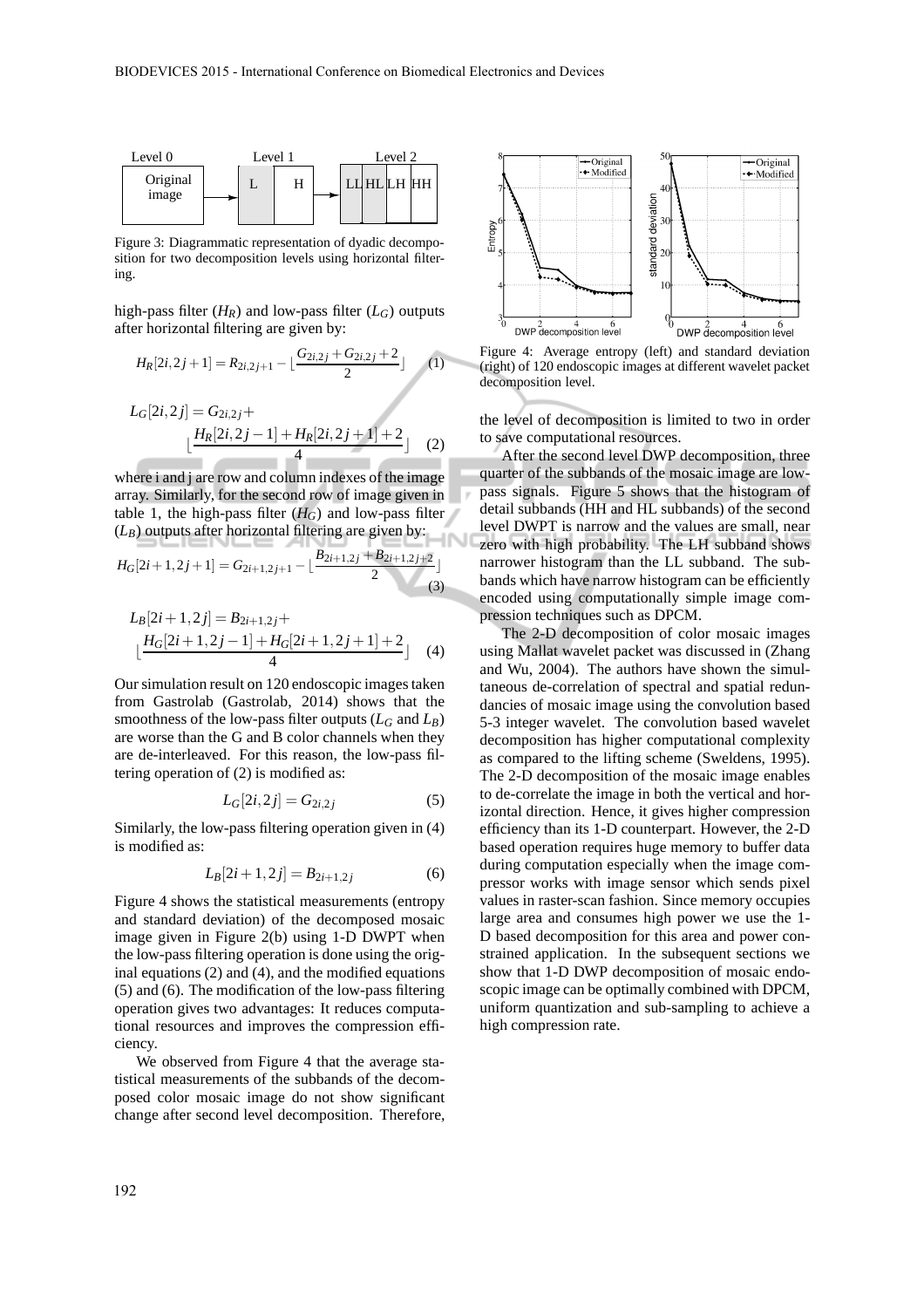

Figure 5: Histogram of the subbands of mosaic image shown in Figure 2 (b) after second level wavelet packet decomposition.

#### **2.2 Uniform Quantization and Sub-sampling**

The detail subbands of the first level DWP decomposition of color mosaic image, which are given by (1) and (3), represent the chrominance component of a color image. These subbands are the color difference images (R-G and G-B) which are low-pass signals because of the high correlation between RGB color channels. Human GI tract has a reddish color. There is a little sharp color transition in human GI tract. The absence of sharp color transitions in human GI tract enables to sub-sample chrominance components of the GI tract images without much loss of information. After first level discrete wavelet decomposition of color mosaic image, the high frequency wavelet subbands ( $H_R$  and  $H_G$ ) are down-sampled to reduce the size of image. For example, image is down-sampled by two by removing every other column from the image. Sub-sampling is a computationally simple and efficient image compression technique.

In addition to DWPT, the high frequency content of the mosaic image can be reduced using a computationally simple way of low-pass filtering operation (Pattanaik et al., 2006) which uses quantization. The quantization operation can be done using only addition and shift operation if the quantizer is in the form of power-of-two. It has very simple hardware realization. For a given pixel value P and a quantizer value q, where q is positive integer, the quantized pixel value *P<sup>q</sup>* is given by:

$$
P_q = \lfloor \frac{P}{q} + 0.5 \rfloor \tag{7}
$$

From the statistics point of view it is obvious that the standard deviation of the a set of pixel values is reduced by  $\frac{1}{q}$  when the set is uniformly quantized using quantizer value q. Whereas the maximum error introduced when the values are dequantized is limited to  $\frac{q}{2}$ . If a set of pixels have low standard deviation, then it

will have higher spatial correlation which is important for efficient compression. Note that the uniform quantization supports the DWP decomposition in reducing the high frequency components of mosaic image. As shown in table 2, the proper combination of quantizer and sub-sampler gives optimal performance in terms of compression rate and image quality. We have chosen quantizer value of four and the down-sampling factor of four as optimal parameters.

#### **2.3 Differential Pulse Code Modulation (DPCM)**

After second level DWP decomposition of color mosaic image, two subbands (LL and LH) have large values and the other two subbands (HH and HL) have small values near to zero as shown in Figure 5. The small values can be efficiently encoded using Golomb-Rice entropy encoder. We use DPCM scheme subband-wise to remove spatial redundancy in the LH and LL subbands. In DPCM scheme, the current pixel, X, is estimated from previously encoded neighborhood pixels and then the estimated pixel value,  $X p$ , is subtracted from current pixel value to get prediction error,  $dX = X - X_p$ . If the prediction accuracy is high, then the prediction error will be small and can be efficiently encoded. In baseline lossless JPEG standard (JPEG, 1998), up to six different prediction modes are recommended. We have chosen the simplest and static prediction mode which estimates the current pixel from a previously encoded pixel in the same row and same subband in order to reduce the computational complexity and to avoid the memory required to buffer one row of previously encoded pixels. As shown in Figure 6 the prediction error of LL and LH subbands have small values which can can be efficiently encoded using computationally simple entropy encoding techniques such as Golomb-Rice encoder as shown in the next section.



Figure 6: Histogram of the DPCM prediction error of LH (a) and LL (b) subbands for the mosaic image shown in Figure 2(b).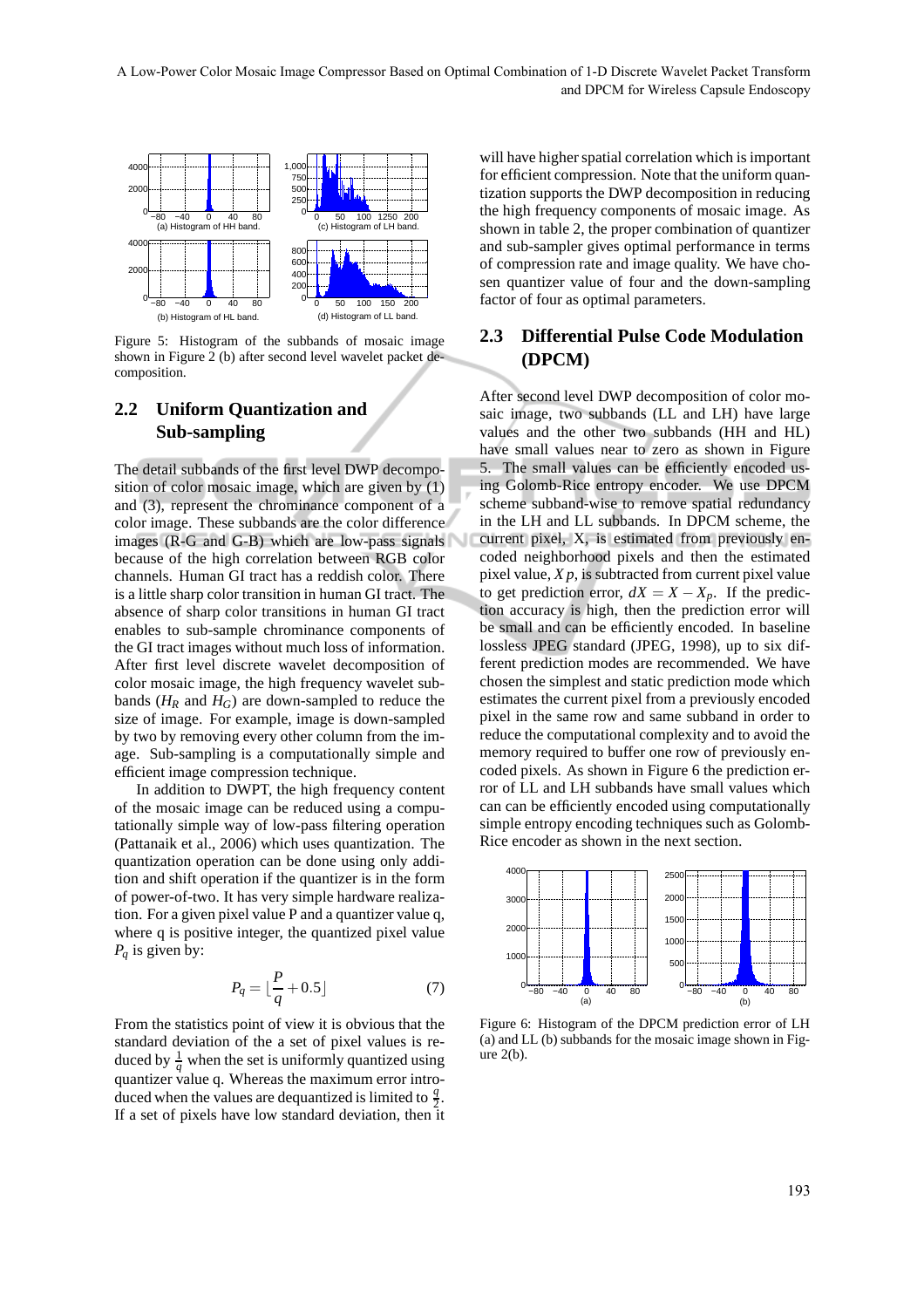#### **2.4 Locally Adaptive Optimized Golomb-Rice Encoder**

After second level DWPT decompostion of mosaic image, the detail subbands (HH and HL subbands) have two-sided laplacian distribution around zero as shown in Figure 5 (a) and (b). Similarly, the prediction error of the DPCM scheme applied on approximate subbands (LL and LH subbands) have a twosided laplacian distribution around zero as shown in Figure 6. Golomb-Rice (GR) coding (Golomb, 1966; Rice, 1991) is simple and efficient for encoding positive integers that form two-sided geometric distribution around zero (Gallager and Voorhi, 1975) and has been implemented in baseline JPEG-LS standard (JPEG, 1998). In JPEG-LS two modes of encoding are employed: regular mode and run-length encoding mode. Experiments show that the runs are too short in endoscopic image except at the corners. Hence, we do not use the run-length coding mode to save silicon area and power consumption.

In the regular mode of JPEG-LS encoding, the Golomb-Rice encoder parameter k, is determined from the global image statistics using 365 contexts. The context variable requires a memory of size 1.9 KB (Chen et al., 2009) which is potentially expensive for power and area constrained device like WCE. Non-adaptive parameter k based Golomb-Rice encoding was used in (Khan and Wahid, 2011b). The fixed parameter based Golomb-Rice encoding gives lower compression rate than the adaptive one.

We have modified the regular mode of JPEG-LS encoder in order to reduce the memory requirement. In our case, we have used only a single context to determine the parameter k for each subbands. By using single context for each subband, the Golomb-Rice parameter, k, can adapt to local statistics of the pixel values. We use two registers in order to store the accumulated values and to count the number of contexts encountered so far for each of the subbands. By using single context in Golomb-Rice encoder we have simplified the encoding process and still maintain its adaptability property. Totally, we have used four contexts, one for each subband in order to make the parameter adaptation intra-subband. Each subband is encoded separately because of the difference in their statistical properties. The maximum number of previously encoded values to be stored for the parameter k estimation is determined using a constant *N*0. This value is determined experimentally for the optimal hardware cost and compression efficiency and it is found to be 8 (64 in JPEG-LS). The context variables require only 34 bytes of memory which is very small.

#### **2.5 The Proposed Image Compression Algorithm**

The block diagram of the proposed image compressor is depicted in Figure 7. Due to the square shape of image sensor and circular shape of the lens inside endoscopic capsule, the corner region pixels have no important information as shown in Figure 2(b). This regions can be cropped without any loss of information. The corner pixels are cropped using the algorithm proposed in (Khan and Wahid, 2011a). The mosaic image pixel values are quantized to increase the spatial correlation in the neighborhood pixels as described in section 2.2. The the first level DWPT is applied on the quantized pixel values as described in section 2.1. The chrominance (H subband) components of the first level wavelet decomposition of the mosaic image is down-sampled to reduce the image size. Then L subband of the first level wavelet decomposition and the down-sampled H subband are further decomposed into four subbands (LL, LH, HH and HL) by applying second level wavelet decomposition. DPCM is applied on the LL and LH subbands of the second level DWPT as given in section 2.3. Finally, locally adaptive Golomb-Rice encoder is used as an entropy encoder as described in section 2.4. The decoding operation is the inverse of the encoding process.

#### **3 PERFORMANCE EVALUATION**

The performance of image compression algorithm is evaluated using compression rate (CR) and given by:

$$
CR = (1 - \frac{Image size after compression}{Image size before compression}) \times 100\% (8)
$$

The proposed image compression algorithm is lossy due to the quantization and sub-sampling operations. The quality of the decompressed image is evaluated using peak signal to noise ratio (PSNR)(Korhonen and Junyong, 2012) which is given by:

$$
PSNR = 10\log_{10}\left(\frac{255^2}{\frac{1}{MN}\sum_{x=1}^{M}\sum_{y=1}^{N}(f(x,y)-\bar{f}(x,y))^{2}}\right) (9)
$$

where M and N are width and height of the original image  $f(x, y)$  and the noisy image  $\bar{f}(x, y)$ , x and y are coordinates of the pixel. All the experiments in this work are done using 120 endoscopic images obtained from Gastrolab (Gastrolab, 2014). The test images include the images of the whole GI tract, from esophagus to colon. Therefore, we believe that these images are a good representative of the whole human digestive system images. The images are originally available in RGB full color format. For our experiment, we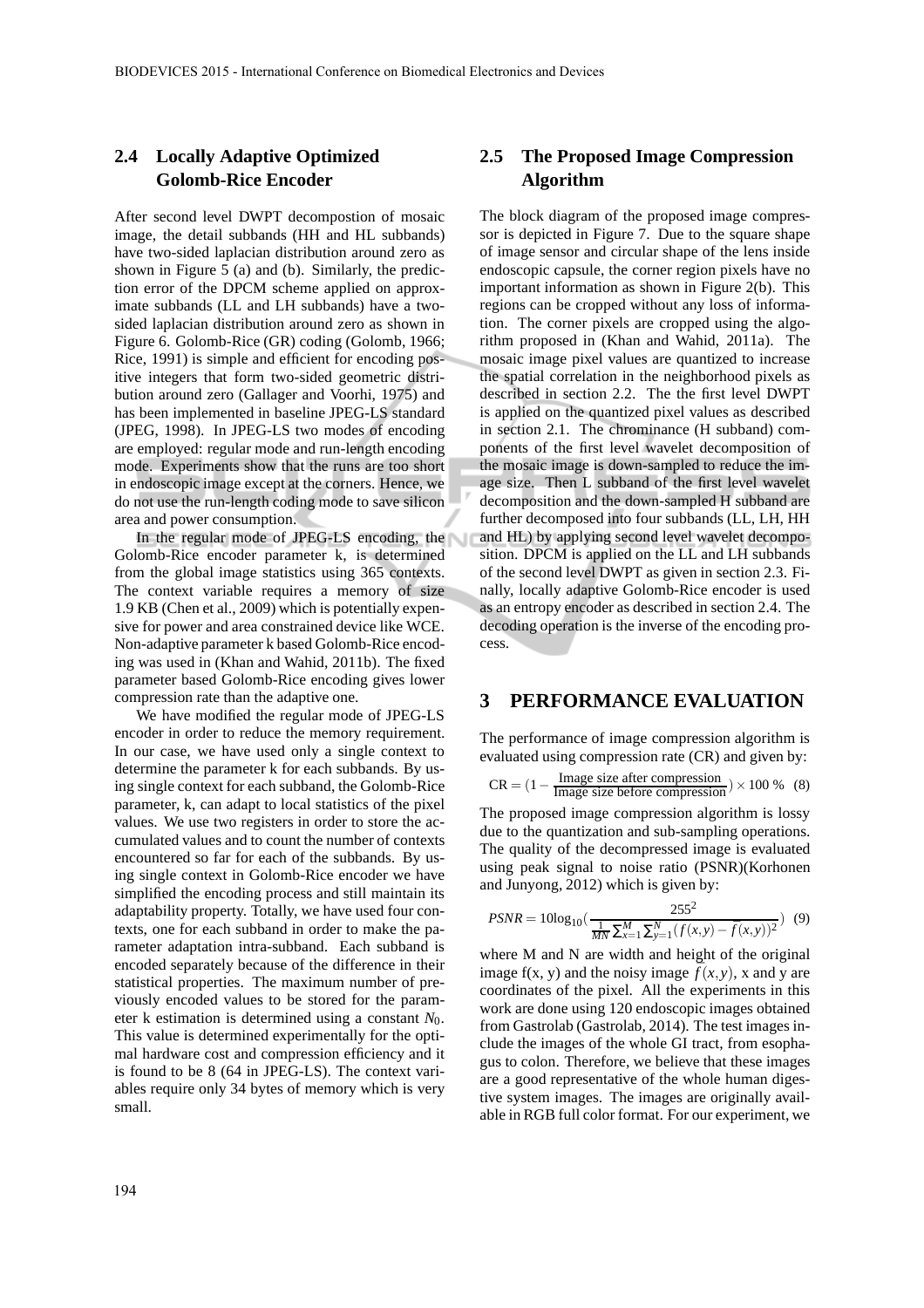

Figure 7: Block diagram of the proposed endoscopic image compressor.

Table 2: The performance of the proposed image compression algorithm for different parameters.

| Parameters       |                                     |                    |                     |
|------------------|-------------------------------------|--------------------|---------------------|
| <b>Ouantizer</b> | H subband<br>sub-sampling<br>factor | CR(%)              | <b>PSNR</b><br>(dB) |
| 1                |                                     | 55.02              | $\infty$            |
| $\mathfrak{D}$   |                                     | 65.49              | 51.3719             |
| 4                |                                     | 73.57              | 46.6142             |
| 8                |                                     | 78.35              | 41.0004             |
|                  | $\mathfrak{D}$                      | $63.\overline{22}$ | 46.2585             |
|                  | 4                                   | 68.05              | 41.2555             |
|                  | 8                                   | 71.01              | 36.75               |
| 4                | $\mathfrak{D}$                      | 78.59              | 40.6736             |
|                  | 4                                   | 81.31              | 39.4471             |
| 4                | 8                                   | 82.95              | 36.6333             |

have converted the full color images into color mosaic images using matlab. For visual comparison (subjective image quality assessment) both original mosaic images and the decompressed images are converted to full color images using a demosaicing algorithm (Getreuer, 2011). The performance of the proposed image compression algorithm is shown in table 2.

As shown in Table 2, the lossless mode of the proposed image compressor gives a compression rate of 55.02 %. The nearly-lossless and lossy versions of the algorithm give up to 82.95 % compression rate. This implies that the proposed image compressor (quantizer=4 and H subband down-sampling by 4) reduces the size of image by an average factor of 5.5. It has an average peak signal to noise ratio (PSNR) of 39.45 dB which is greater than minimum PSNR (35dB)(Istepanian et al., 2008; Cosman et al., 1994) required for accurate diagnosis of medical images.

#### **4 HARDWARE REALIZATION**

The block diagram of the proposed image compressor is given in Figure 8. The image compressor takes 8-bit pixel value from image sensor at every rising edge of clock (or CLK) signal. The image sensor also sends row (HSYNC) and frame synchronisation (VSYNC) to indicate the end of a row and frame respectively. The image compressor requires computationally simple methods such as adders, shift registers, counters etc. The lifting scheme based 1-D wavelet decomposition of mosaic image is done modifying the architecture proposed in (Angelopoulou et al., 2007). In the modified architecture the first level wavelet decomposition is done according to the equations given in (5) and (6). The Golomb-Rice encoder generates a codeword (CW) of length 32 and codeword index (CWI). The codeword index holds the index to MSB of the generated code in the 32-bit CW. No memory buffer is used in the implementation, only few registers are employed.

The proposed endoscopic image compression algorithm ( with quantizer q=4 and sub-sampling the high frequency subband of first level wavelet decomposition by 4) has been implemented in both MAT-LAB and VHDL for verification. The image compressor was implemented in MATLAB scripts and VHDL. The image decompressor is implemented only in MATLAB. After the functionality of the algorithm is verified using 120 endoscopic images, the VHDL code is synthesized and mapped to UMC 130 nm Faraday high speed (HS) library using Synopsys Design Compiler. After post-synthesis functional verification of the algorithm is done using QuestaSim and MATLAB, the layout is generated using Cadence Soc Encounter place and route tool. The layout view of the core of the chip is shown in Figure.9. The proposed image compression algorithm has core size of 0.342 mm x 0.342 mm. The power consumption of the synthesized design is estimated using Synopsys PrimeTime PX. The mean power consumption of the image compressor is 48.4*µW* when operating at two frames per second (fps) for encoding 512x512 color mosaic image. The operating voltage is 1.2V.

The performance comparison of the proposed algorithm with other existing works is given in table 3. We compare our proposed image compressor with one algorithm which is based on JPEG-LS (Xie et al., 2006) and two algorithms which are based on DCT (Lin and Dung, 2011; Turcza and Duplaga, 2013). All the competing algorithms included in the table



Figure 8: Block diagram of the proposed image compressor implementation.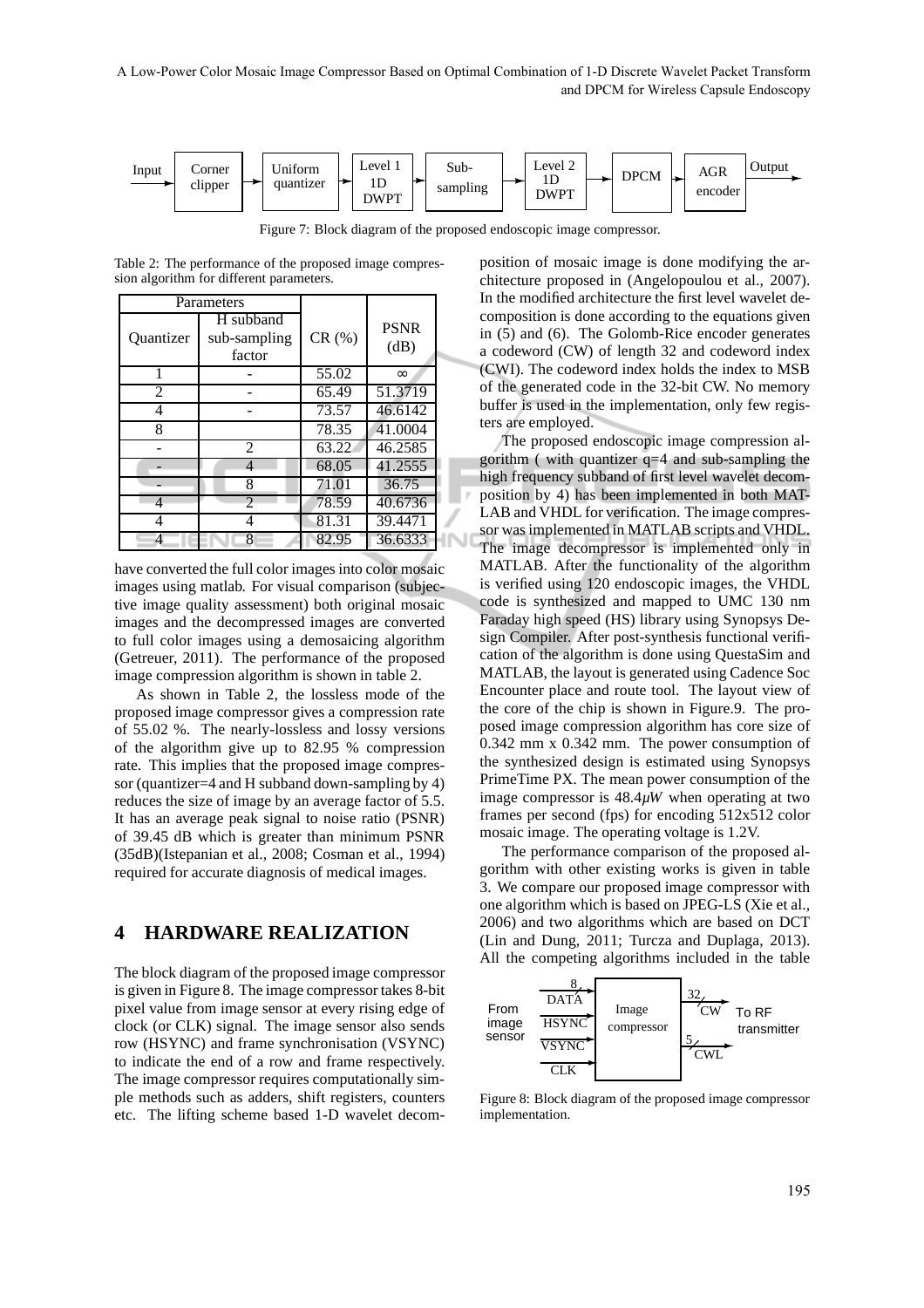

Figure 9: Layout view of the core of the proposed image compressor implementation.

|                              | (Xie<br>et al.,<br>2006)      | (Lin<br>et al.,<br>2011)      | (Turcza<br>et al.,<br>2013) | <b>This</b><br>work         |
|------------------------------|-------------------------------|-------------------------------|-----------------------------|-----------------------------|
| Methods                      | JPEG-LS                       | <b>DCT</b>                    | <b>DCT</b>                  | <b>DWPT</b>                 |
| Compression<br>Rate $(\% )$  | 72.7                          | 82.0                          | 91.2                        | 81.31                       |
| Overall<br>$PSNR$ (dB)       | 46.8                          | 36.2                          | 35.7                        | 39.5                        |
| Technology                   | <b>ASIC</b><br>$0.18 \ \mu m$ | <b>ASIC</b><br>$0.18 \ \mu m$ | <b>FPGA</b><br>65nm         | <b>ASIC</b><br>$0.13 \mu m$ |
| Core<br>size $(\mu m^2)$     | 90K gates                     | 318K                          |                             | 117K                        |
| Memory<br>(byte)             | 93.81K                        | <b>YES</b>                    | 10.5K                       | $\Omega$                    |
| Power<br>consumption<br>(mW) | 1.55<br>$(0.28$ fps)          | 9.17<br>$(2$ fps)             | 7<br>$(7$ fps)              | 0.048<br>$(2$ fps)          |
| Supply<br>Voltage(V)         | 1.8                           | 1.8                           | 1.2                         | 1.2                         |

Table 3: The comparison results with previous works.

were tested with similar images of 512 x 512 resolution. The proposed image compression algorithm doesn't require memory and consumes about two orders of less power than other algorithms as shown in table 3. Our algorithm has also the lowest chip area as compared to other works. The proposed algorithm outperforms work in (Xie et al., 2006) in terms of compression rate. It gives a comparable compression rate with a work in (Lin and Dung, 2011) but has also higher image quality. It achieves lower compression rate than the work in (Turcza and Duplaga, 2013). However, the work in (Turcza and Duplaga, 2013) needs about 10.5 KB of memory which consumes high power and occupies large silicon area. Generally, DCT based compression algorithms introduce blocking effect due to the quantization of DCT coefficients. The proposed algorithm doesn't introduce blocking effect which is indispensable for precise diagnosis of medical images. As shown in Figure.10, the proposed endoscopic image compression algorithm doesn't introduce noticeable artifacts in the reconstructed image. The proposed endoscopic image compression algorithm meets all the criterion to be a serious candidate for WCE.





(i)  $39.38$  dB (ii)  $39.04$  dB (iii)  $38.16$  dB

Figure 10: Three endoscopic images out of 120 test images that we have employed in the experimentation. The original (top) and reconstructed images (bottom) with PSNR value.



In this paper, we have presented a low-power image compression algorithm for WCE application. The algorithm uses optimal combination of methods which are computationally simple. Utilizing the combination of computationally simple methods we have achieved a compression rate of 81.3 %. The compressed image has a high image quality (39.5 dB) which is greater than the minimum PSNR (35 dB)(Istepanian et al., 2008; Cosman et al., 1994) required for accurate medical image diagnosis. The proposed image compression algorithm has relatively high compression rate, small chip area, low power consumption and high image quality which makes it a good candidate for WCE application.

The future work includes the design of the whole capsule system and testing its performance in realworld. The impact of the distortion introduced due to the image compressor on automatic disease detection algorithms will be studied.

#### **REFERENCES**

Angelopoulou, M. E., Cheung, P. Y. K., Masselos, K., and Andreopoulos, Y. (2007). Implementation and comparison of the 5/3 lifting 2d discrete wavelet transform computation schedules on fpgas. *Springer, Journal of VLSI Signal Processing*.

Bayer, B. E. (1976). Color imaging array.

Chen, X., X., Zhang, L., Li, X., Qi, N., Jiang, H., and Wang, Z. (2009). A wireless capsule endoscope system with low-power controlling and processing asic. *IEEE Transactions on,Biomedical Circuits and Systems*, 3(1):11–22.